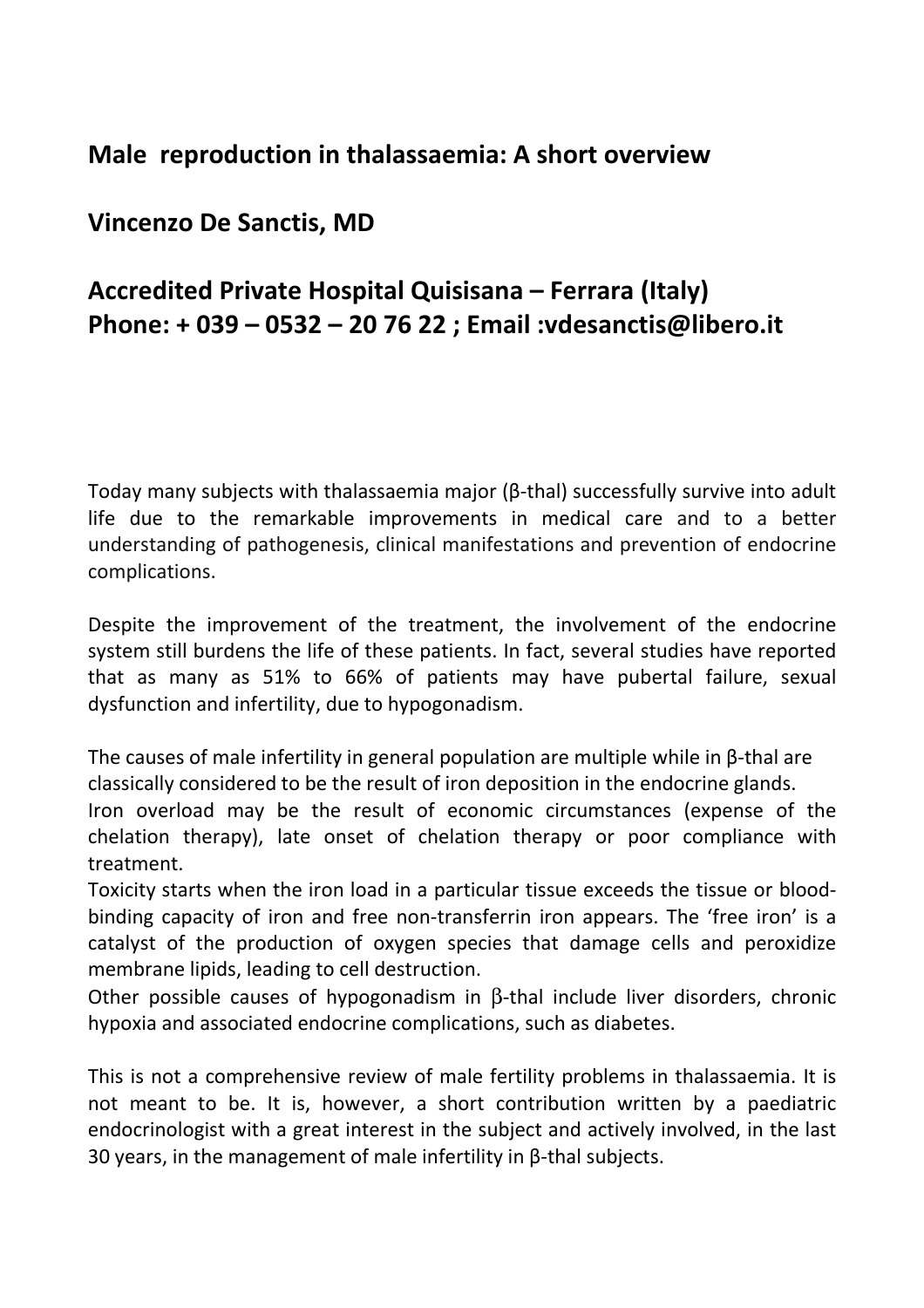I hope that it will be of value to all patients who wish to learn something about this subject.

# The physical changes of puberty

Timing of puberty is the result of both genetic constitution and environmental influences. Chronic systemic diseases are often associated with delayed puberty. The initial physical sign of puberty is testicular enlargement (Table 1).

| <b>Penile development</b>     | Growth of pubic hair       |
|-------------------------------|----------------------------|
| P1: Prepubertal               | PH1: Prepubertal           |
| P2: Early puberty             | PH2: Early puberty         |
| (enlargement of scrotum       | (sparse growth)            |
| and testes, 4-5 ml, little or |                            |
| no enlargement of penis)      |                            |
| P3: Mid puberty               | PH3: Mid puberty           |
| (enlargement of penis and     | (hair extends over the     |
| further growth of testes, 8-  | pubic junction)            |
| 12 ml, and scrotum)           |                            |
| P4: Advanced puberty          | PH4: Advanced puberty      |
| (enlargement of penis in      | (hair<br>corresponds<br>to |
| length and breadth.           | adult growth but less      |
| Increased pigmentation of     | extensive)                 |
| scrotal skin and              |                            |
| enlargement of testicles,     |                            |
| 15-25 ml)                     |                            |
| P5: Adult                     | PH5: Adult                 |

**Table 1** Pubertal assessment according to Tanner

### Physiology of testicular function

The testes fulfil two tasks: steroidogenesis and spermatogenesis.

Steroidogenesis takes place in the Leydig (interstitial) cells, situated between the seminiferous tubules.

Spermatogenesis takes place in the germinal epithelium of these tubules. The germ cells undergo various stages of development from spermatogonia before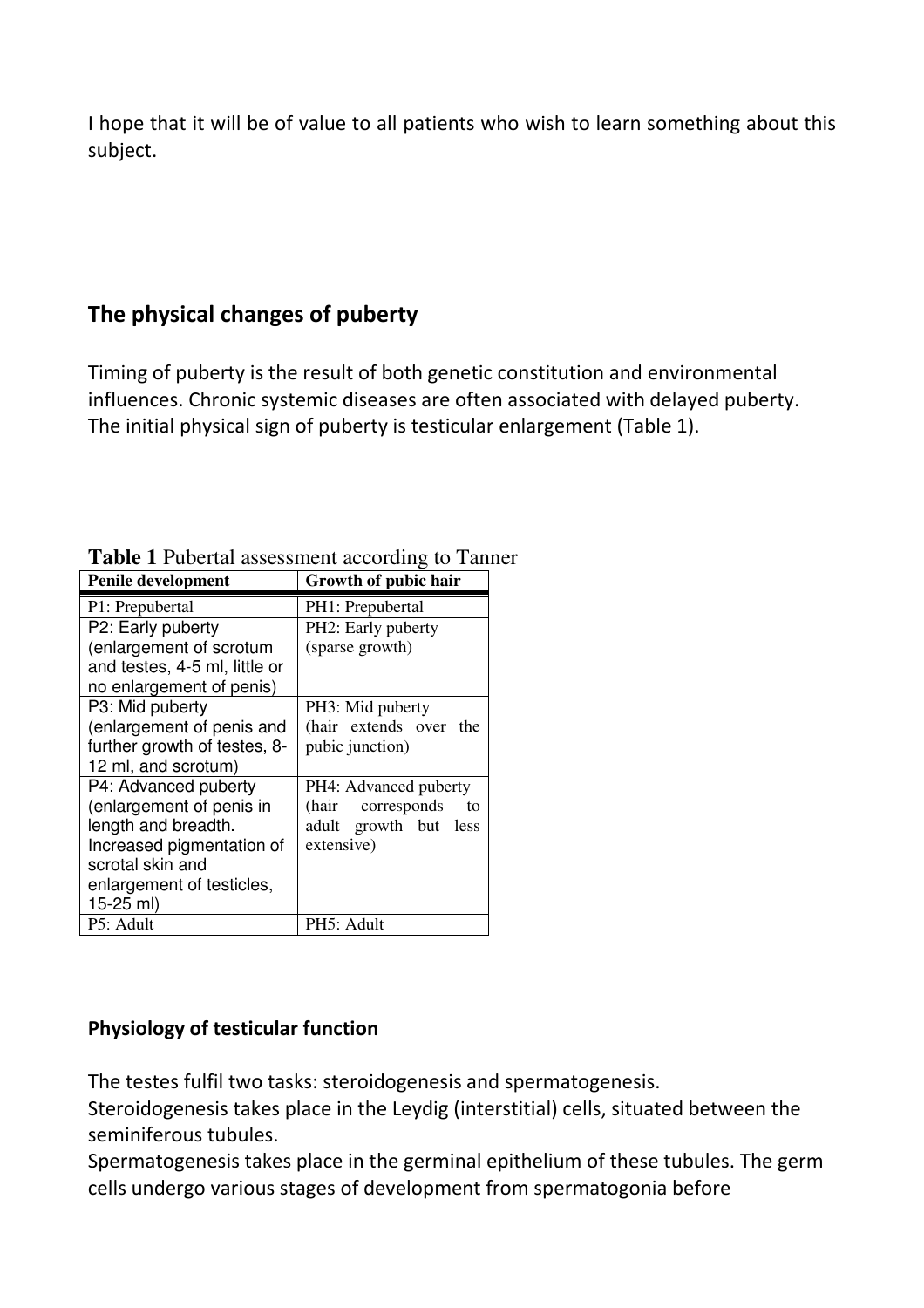spermatozoa (mature sperm) reach maturation. This process takes about 60 days to be produced and another 10-14 days for them to pass through the epididymis and vas deferens.

### Disorders of pubertal development and iron overload

On average puberty starts at approximately 11 years in boys, with 99 % showing a testicular volume of 4 ml or greater by the age of 14 years. Delayed puberty is defined as the complete lack of pubertal development in boys by the age of 14 and hypogonadism is defined by the absence of testicular enlargement (less than 4 ml) by the age of 16 years. Also, a pubertal arrest may result in hypogonadotropic hypogonadism after some spontaneous development.

Hypogonadotropic hypogonadism, which still remains the commonest endocrinopathy in patients with thalassaemia major, has been proven to be the result of haemosiderosis of the gonadotroph cells of the pituitary gland.

The anterior pituitary gland is particularly sensitive to free radical oxidative stresses and exposure to this. Magnetic resonance imaging (MRI) shows that even a modest amount of iron deposition within the anterior pituitary can interfere with its function. The pituitary damage is rarely reversible.

Genetic differences may influence the patient's susceptibility to hypogonadotropic hypogonadism, possibly as a result of differences in the amounts of blood transfused and/or their vulnerability to free radical damage

When hypogonadism develops *before* the age of puberty, the manifestations are those of impaired puberty:

- Small testes and phallus
- Scant pubic and axillary hair
- Disproportionately long arms and legs (from delayed epiphyseal closure)
- Persistently high-pitched voice

Some signs and symptoms are suggestive of male post- pubertal hypogonadism, while others are less clearly associated. The patient presents very small, soft or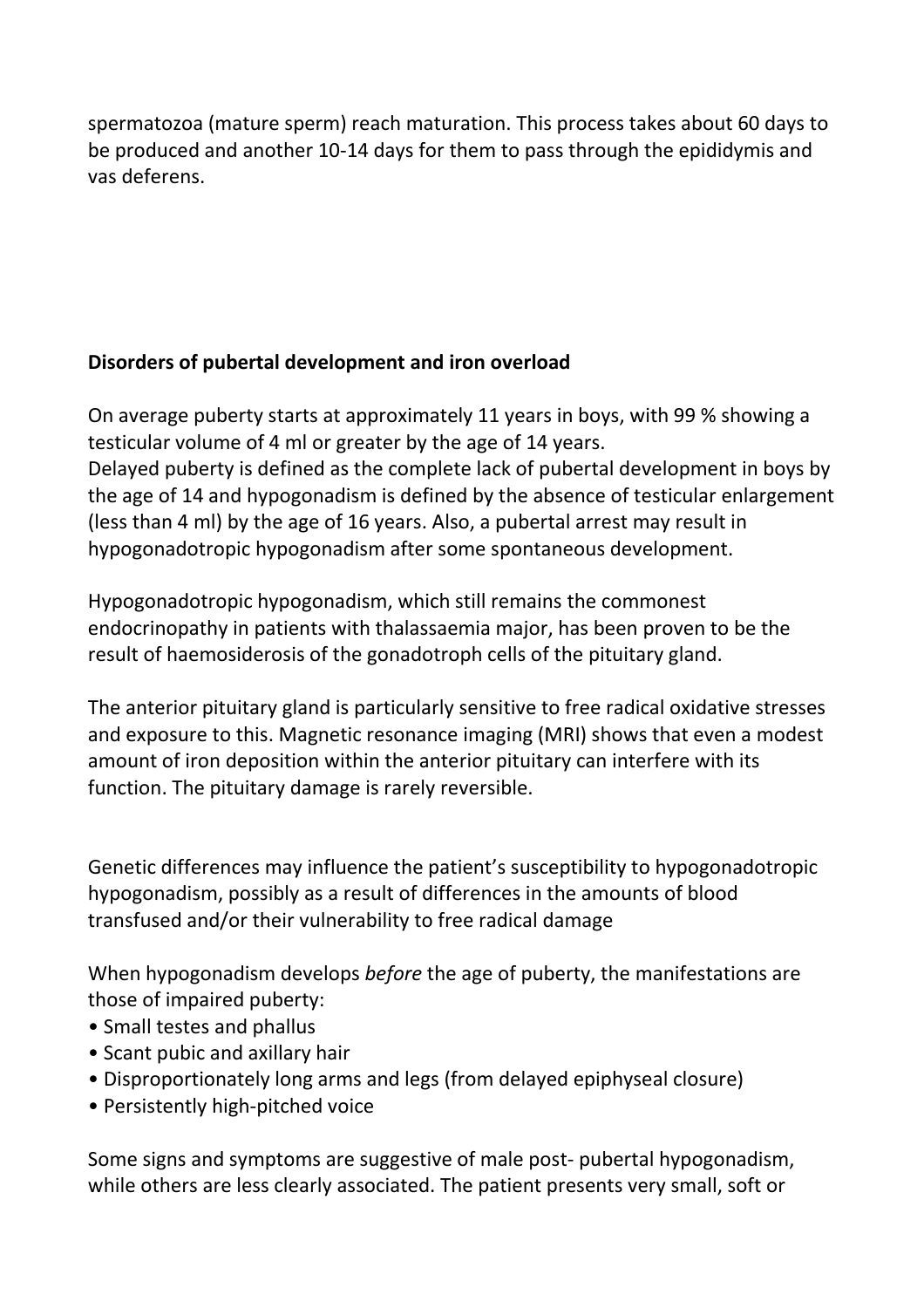shrinking testes, loss of libido and activity, decreased spontaneous erections or impotence, reduced muscle bulk and strength, reduction of seminal fluid or aspermia.

### Semen analysis

Although semen analysis is not a test of fertility, a carefully performed semen analysis is a highly predictive indicator of the functional status of the male reproductive hormonal cycle, spermatogenesis and the patency of the reproductive tract.

 The World Health Organization Laboratory Manual for Examination of Human Semen and Semen-Cervical Mucous Interactions is highly recommended for technical details.

The minimum number of specimens to define good or poor quality of semen is three samples over a 6-8 week interval with a consistent period of abstinence of 2-3 days.

Classical semen analysis, which includes sperm concentration, motility and morphology gives an approximate evaluation of the functional competence of spermatozoa.

- Low numbers of sperm and poor sperm movement can have an impact on fertility.
- Abnormally shaped sperm can also result in failure to conceive.
- An abnormal level of white blood cells could indicate an infection

The fertilizing potential of sperm depends not only on the functional competence of spermatozoa but also on sperm DNA integrity. Sperm with compromised DNA integrity, regardless of the degree of DNA damage, appear to have the capacity to fertilize oocytes at the same rate as normal sperm. However, the embryos produced by fertilization of an oocyte with DNA damaged sperm can not develop normally.

### What do we know about fertility potential in thalassaemia?

Virtually very little is known about spermatogenesis in thalassaemia patients. In summary, we found:

• A normal sperm count and motility in 45% of fully sexual mature β-thal subjects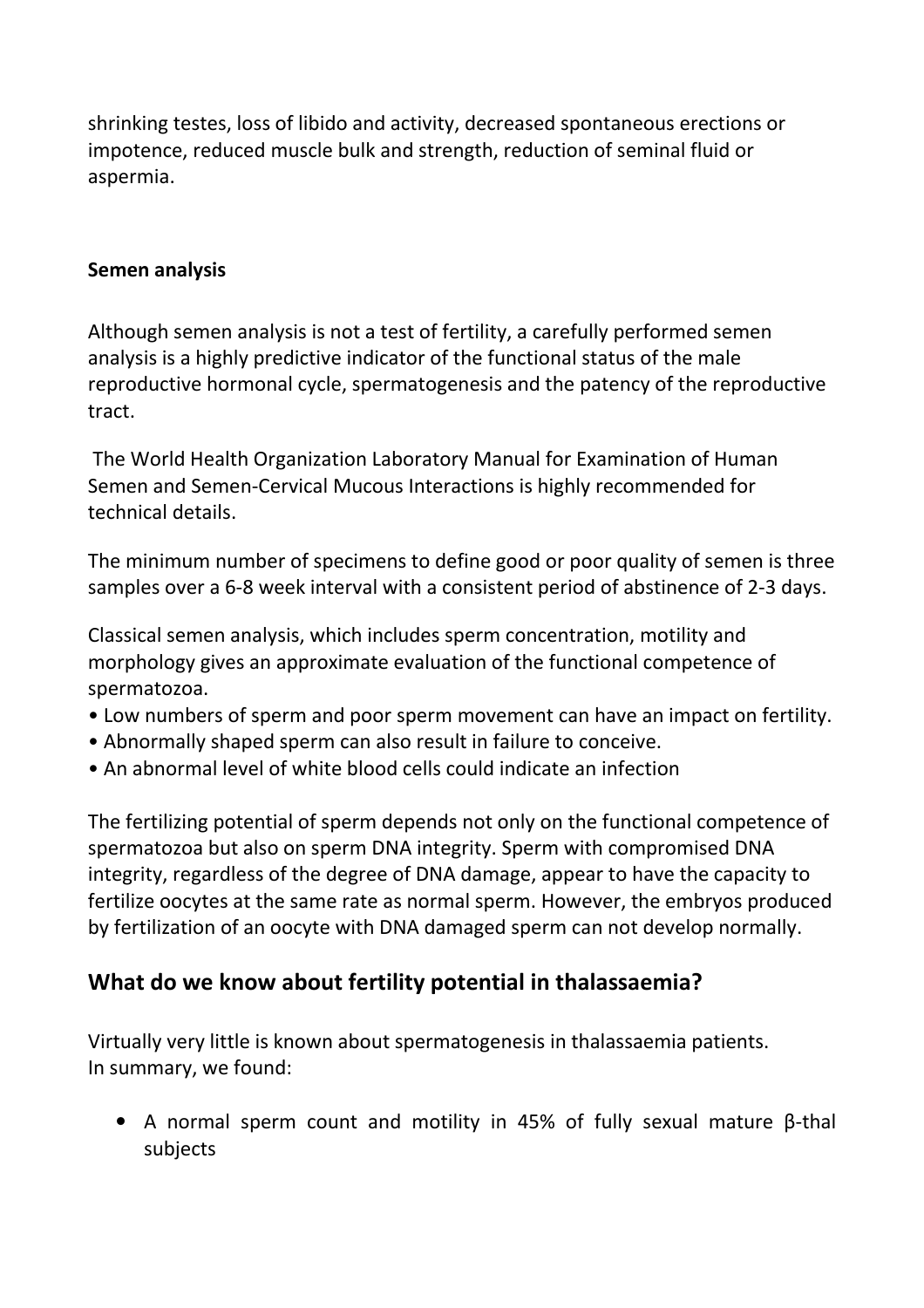- A possible detrimental effect on spermatogenesis of iron chelation therapy. Three out four patients with serum ferritin levels lower than 500 ng/ml had poor sperm motility.
- A higher degree of defective chromatin packaging in β-thal subjects with low sperm concentrations
- A low seminal plasma of zinc, citric acid and prostate specific antigen, suggesting an impaired prostatic secretion
- An increase of seminal lipoperoxidation, suggesting an increased oxidative stress of semen of these patients that could contribute to the impairment of sperm motility
- An increased DNA sperm damage and a negative correlation with sperm motility. These findings suggest that iron overload predispose sperm to oxidative injury.

### Treatment

### Iron chelation therapy

Combined therapy (use of two chelators on the same day), may induce negative iron balance and may reverse hypogonadism and endocrine complications in severely iron overloaded β-thal subjects.

### Counselling

Sometimes certain 'lifestyle' factors may be responsible for poor semen quality. For example obesity, alcohol abuse, use of anabolic steroids and extreme sports may contribute towards poor semen quality. Another factor may be increased scrotal temperature through wearing thermal underwear, sauna or hot tub use or occupational exposure to heat sources. A considerable number of drugs can also affect the spermatogenesis.

#### Hormonal treatment

Hormonal treatment of pubertal disorders in thalassaemia is a complex issue due to the many associated complications; therefore, each patient has to be assessed individually. Collaboration between endocrinologists and other doctors is critical. The treatment of delayed or arrested puberty, and hypogonadotrophic hypogonadism depends on factors such as age, severity of iron overload, damage to